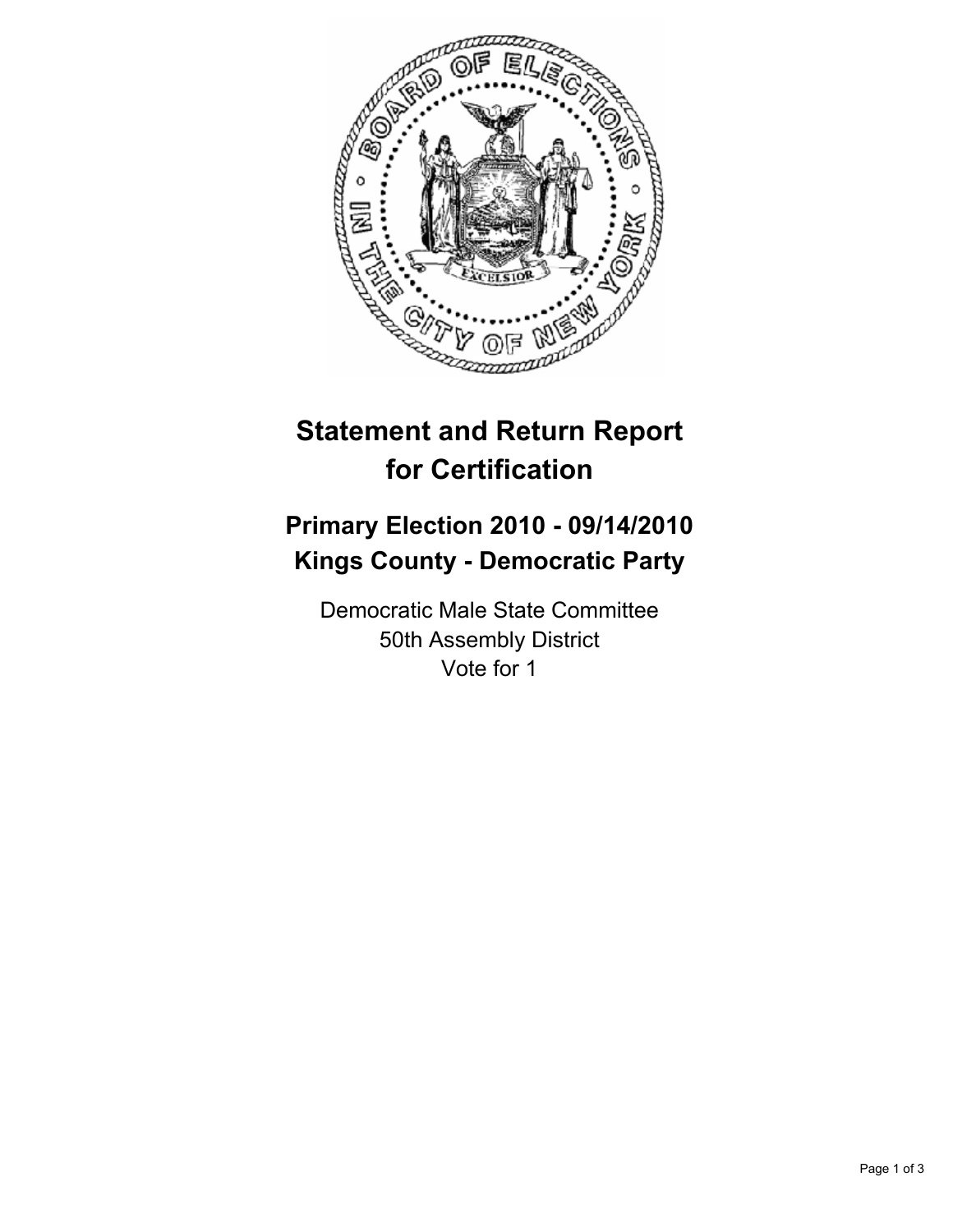

## **Assembly District 50**

| <b>Total Votes</b>              | 7,347 |
|---------------------------------|-------|
| WILLIAM SALZMAN (WRITE-IN)      | 1     |
| <b>VELDA SIMMONS (WRITE-IN)</b> | 1     |
| MORAL (WRITE-IN)                | 5     |
| <b>MARK PHELAN (WRITE-IN)</b>   | 1     |
| LINCOLN MASTER (WRITE-IN)       | 1     |
| KATE LINDER (WRITE-IN)          | 1     |
| JASON LEWIS (WRITE-IN)          | 1     |
| JAMSIN VELAQUEZ (WRITE-IN)      | 11    |
| EVAN THICS (WRITE-IN)           | 1     |
| ESTEBAN DURAN (WRITE-IN)        | 1     |
| <b>LINCOLN P RESTLER</b>        | 3,722 |
| <b>WARREN H COHN</b>            | 3,601 |
| <b>AFFIDAVIT</b>                | 112   |
| ABSENTEE/MILITARY               | 106   |
| <b>EMERGENCY</b>                | 143   |
| <b>PUBLIC COUNTER</b>           | 8,187 |